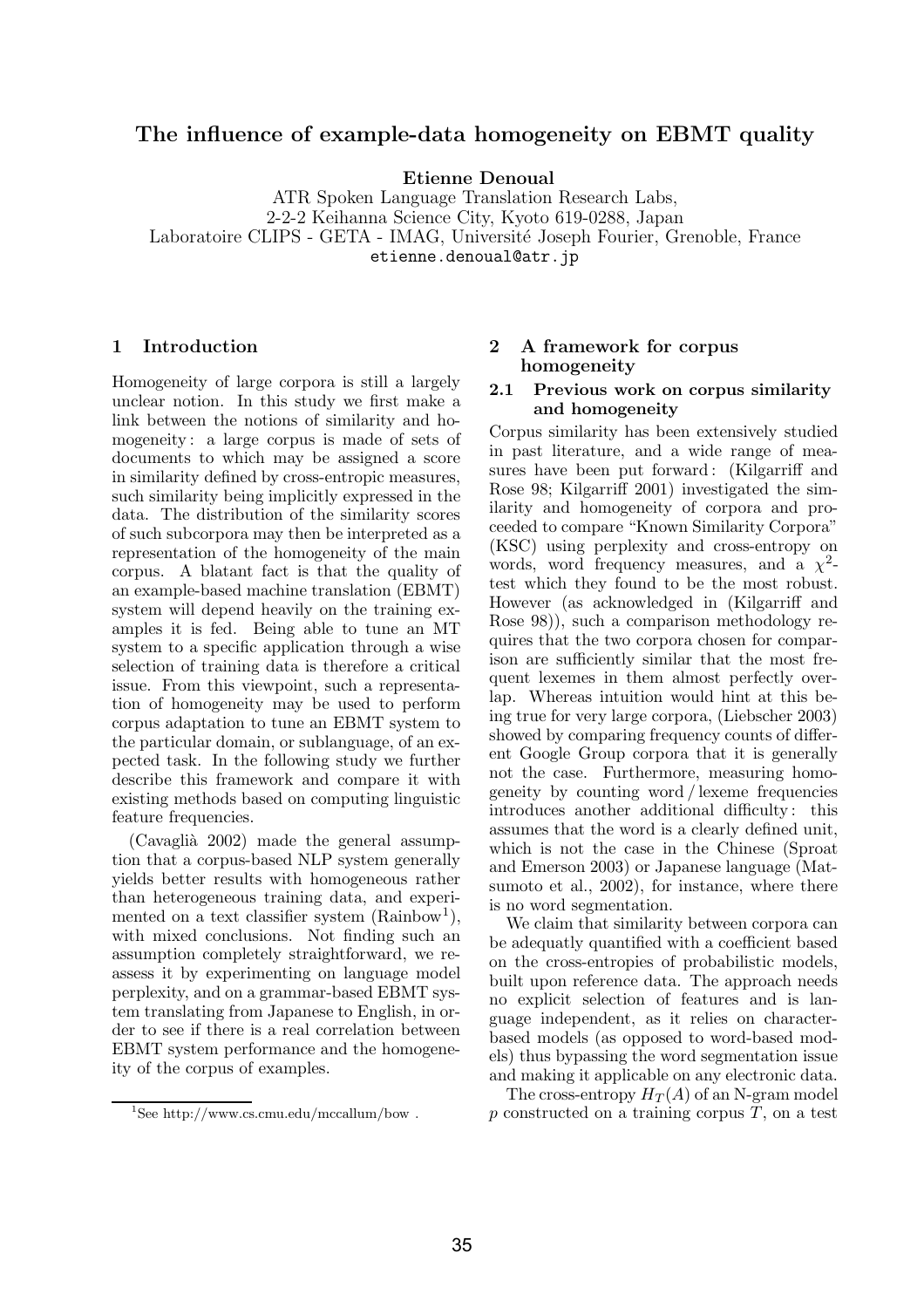corpus  $A = \{s_1, ..., s_Q\}$  of Q sentences with  $s_i =$  ${c_1^i..c_{|s_i|}^i}$  a sentence of  $|s_i|$  characters is:

$$
H_T(A) = \frac{\sum_{i=1}^{Q} \left[\sum_{j=1}^{|s_i|} - log p_j^i\right]}{\sum_{i=1}^{Q} |s_i|}
$$
 (1)

where  $p_j^i = p(c_j^i | c_{j-N+1}^i ... c_{j-1}^i)$ .

We therefore define a scale of similarity between two corpora on which to rank any third given one. Two reference corpora  $T_1$  and  $T_2$  are selected by the user, and used as training sets to compute N-gram character models. The crossentropies of these two reference models are estimated on a third test set  $T_3$ , and respectively named  $H_{T_1}(T_3)$  and  $H_{T_2}(T_3)$  as in the notation in Eq. 1. Both model cross-entropies are estimated according to the other reference , i.e.,  $H_{T_1}(T_2)$  and  $H_{T_1}(T_1)$ ,  $H_{T_2}(T_1)$  and  $H_{T_2}(T_2)$  so as to obtain the weights  $W_1$  and  $W_2$  of references  $T_1$  and  $T_2$ :

$$
W_1 = \frac{H_{T_1}(T_3) - H_{T_1}(T_1)}{H_{T_1}(T_2) - H_{T_1}(T_1)}\tag{2}
$$

and :

$$
W_2 = \frac{H_{T_2}(T_3) - H_{T_2}(T_2)}{H_{T_2}(T_1) - H_{T_2}(T_2)}
$$
(3)

after which  $W_1$  and  $W_2$  are assumed to be the weights of the barycenter between the userchosen references. Thus

$$
I(T_3) = \frac{W_1}{W_1 + W_2} \tag{4}
$$

is defined to be the similarity coefficient between reference sets 1 and 2, which are respectively corpus  $T_1$  and corpus  $T_2$ . Let us point out that given the previous assumptions,  $I(T_1) = 0$ and  $I(T_2) = 1$ ; furthermore, any given corpus  $T_3$  is then awarded a score between the extrema  $I(T_1) = 0$  and  $I(T_2) = 1$ 

This framework may be applied to the quantification of the similarity of large corpora, by projecting them to a scale defined implicitly via the reference data selection. In this study we specifically focus on a scale of similarity bounded by a sublanguage of spoken conversation on the one hand, and a sublanguage of written style media on the other.

#### 2.2 Experimental data used

To set up a scale of similarity between spoken conversation style data and written style documents, we need to select reference data which shall implicitly bound the scale.

For the sublanguage of spoken conversation we used for both English and Japanese languages the SLDB (Spontaneous Speech Database) corpus, a multilingual corpus of raw transcripts of dialogues described in (Nakamura et al., 1996).

For the sublanguage of written style media, we used for the English language a part of the Calgary<sup>2</sup> corpus, familiar in the datacompression field, containing several contemporary English literature pieces<sup>3</sup>, and for the Japanese language a corpus of collected articles from the Nikkei Shinbun newspaper<sup>4</sup>.

The large multilingual corpus that is used in our study is the  $C\text{-STAR}^5$  Japanese / English part of an aligned multilingual corpus, the Basic Traveller's Expressions Corpus (BTEC).

Statistical aspects for each corpus are shown in Tables 1 and 2 for English and Japanese.

A prerequisite of the method is that levels of data transcriptions are strictly normalized, so that the comparison is not made on the transcription method but on the underlying signal data itself.

### 2.3 A comparison with other existing similarity measures

As mentioned in Section 2.1, a number of similarity measures have been investigated, which make use of linguistic feature counts such as the frequency lists of words or lexemes. Such methods assume that the word is a well-defined unit, or rely on the use of segmenters when dealing with languages in which text is not segmented into words. We wish to compare our proposed method to two measures based on feature frequency computation, which have been previously applied to English corpora in past literature: Chi Square  $(\chi^2)$  and Log-likelihood  $(G^2)$ . Both measures are symmetric, and compare one document to another via their feature frequency lists. The ouput number is interpreted as an

 $5$ See http://www.c-star.org .

<sup>&</sup>lt;sup>2</sup>The Calgary Corpus is available via anony-<br>us ftp at ftp.cpcs.ucalgary.ca/pub/projectsmous ftp at ftp.cpcs.ucalgary.ca/pub/projects- /text.compression.corpus .

<sup>3</sup>Parts are entitled book1, book2 and book3.

<sup>4</sup>The use of classical Japanese literature is not appropriate as (older) copyright free works make use of a considerably different language. In order to maintain a certain homogeneity, we limit our study to contemporary language.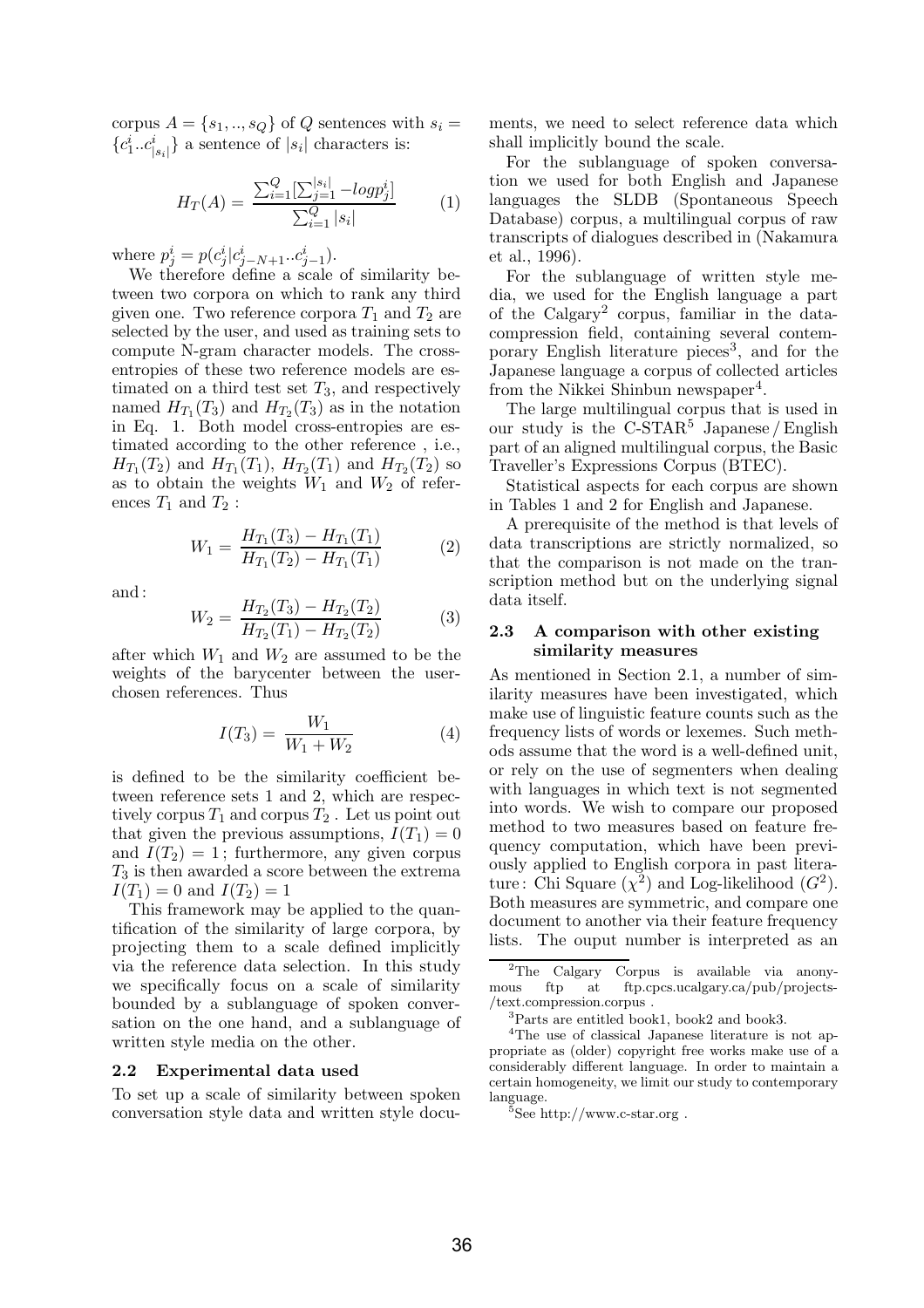| English corpora          | <b>SLDB</b>       | <b>BTEC</b>       | Calgary           |
|--------------------------|-------------------|-------------------|-------------------|
| Word/Sent.               | $11.27 \pm 6.85$  | $5.94 \pm 3.25$   | $20.21 \pm 15.18$ |
| $Char.\overline{/Sent.}$ | $64.51 \pm 35.95$ | $31.15 \pm 17.02$ | 107.70 ± 84.69    |
| Char./Word               | 5.72              | 5.24              | 5.33              |
| Total Char.              | 1,037K            | 5,026K            | 757 K             |
| <b>Total Words</b>       | 181.2K            | 964.2K            | 142.2K            |
| Total Sent.              | 16,078            | 162,318           | 7,035             |

Table 1: Statistical aspects of several English corpora. (Mean  $\pm$  std. dev)

| Japanese corpora  | <b>SLDB</b>       | <b>BTEC</b>      | Nikkei            |
|-------------------|-------------------|------------------|-------------------|
| Char./Stee (Mean) | $32.61 \pm 22.22$ | $14.45 \pm 7.12$ | $44.21 \pm 28.34$ |
| Total Char.       | 20,806K           | 2.426K           | 2.772K            |
| Total Sent.       | 84.751            | 162,318          | 253,016           |

Table 2: Statistical aspects of several Japanese corpora. (Mean  $\pm$  std. dev)

inter-document distance.

### 2.3.1 Similarity measures in previous works

The Chi Square measure  $(\chi^2)$ , as in (Kilgarriff 2001): the number of occurrences of a feature that would be expected in each document is calculated from the frequency lists. If the sizes of documents  $A$  and  $B$  are respectively  $N_A$  and  $N_B$ , and feature w has been observed with a frequency of  $o_{w,A}$  in A and  $o_{w,B}$  in B, then the expected value  $e_{w,A}$  is:

$$
e_{w,A} = \frac{N_A(o_{w,A} + o_{w,B})}{N_A + N_B} \tag{5}
$$

and likewise for  $e_{w,B}$  for document B. The  $\chi^2$ value for the document pair  $A$  and  $B$  is then computed as follows:

$$
\chi^2 = \sum_{i=1}^n \frac{(o_i - e_i)^2}{e_i} \tag{6}
$$

with the sum over the  $n$  features.

The Log-likelihood measure  $(G^2)$ : (Dunning 1993) showed that  $G^2$  is a better approximation of the binomial distribution than  $\chi^2$ , especially for less frequent events. It was shown to work well with documents of various sizes and to allow the comparison of both frequent and rare events.  $G^2$  is the sum of the log-likelihoods  $G_w^2$ of all  $n$  features  $w$ :

$$
G_w^2 = 2(a \log(a) + b \log(b) + c \log(c) + d \log(d))
$$

$$
-(a + b) \log(a + b) - (a + c) \log(a + c)
$$
  

$$
-(b + d) \log(b + d) - (c + d) \log(c + d)
$$
  

$$
+ (a + b + c + d) \log(a + b + c + d)) (7)
$$

|           | Doc.A | Doc.B |
|-----------|-------|-------|
| 11)       | я     |       |
| $\neg$ 11 |       |       |

Table 3: Contingency table for feature  $w$  in documents A and B.

a, b, c and d being defined for each feature by the contingency table given in Table 3, so that in the end :

$$
G^2 = \sum_{i=1}^{n} G_i^2
$$
 (8)

Both measures yield a value which is interpreted as the inter-document distance between two documents. Such distances can in turn be transposed in the view of our framework, so as to define similarity coefficients based on  $G^2$  and  $\chi^2$  (i.e., character cross-entropy  $H_T(A)$  is replaced in our framework by  $\chi^2$  or  $G^2$  measures).

#### 2.3.2 Evaluation

In order to compare our method with the alternative similarity coefficients based on  $G^2$  and  $\chi^2$ , we use the method of Known Similarity Corpora (KSC) as in (Kilgarriff 2001). The comparison will be performed on Japanese, a language without clear word segmentation, so that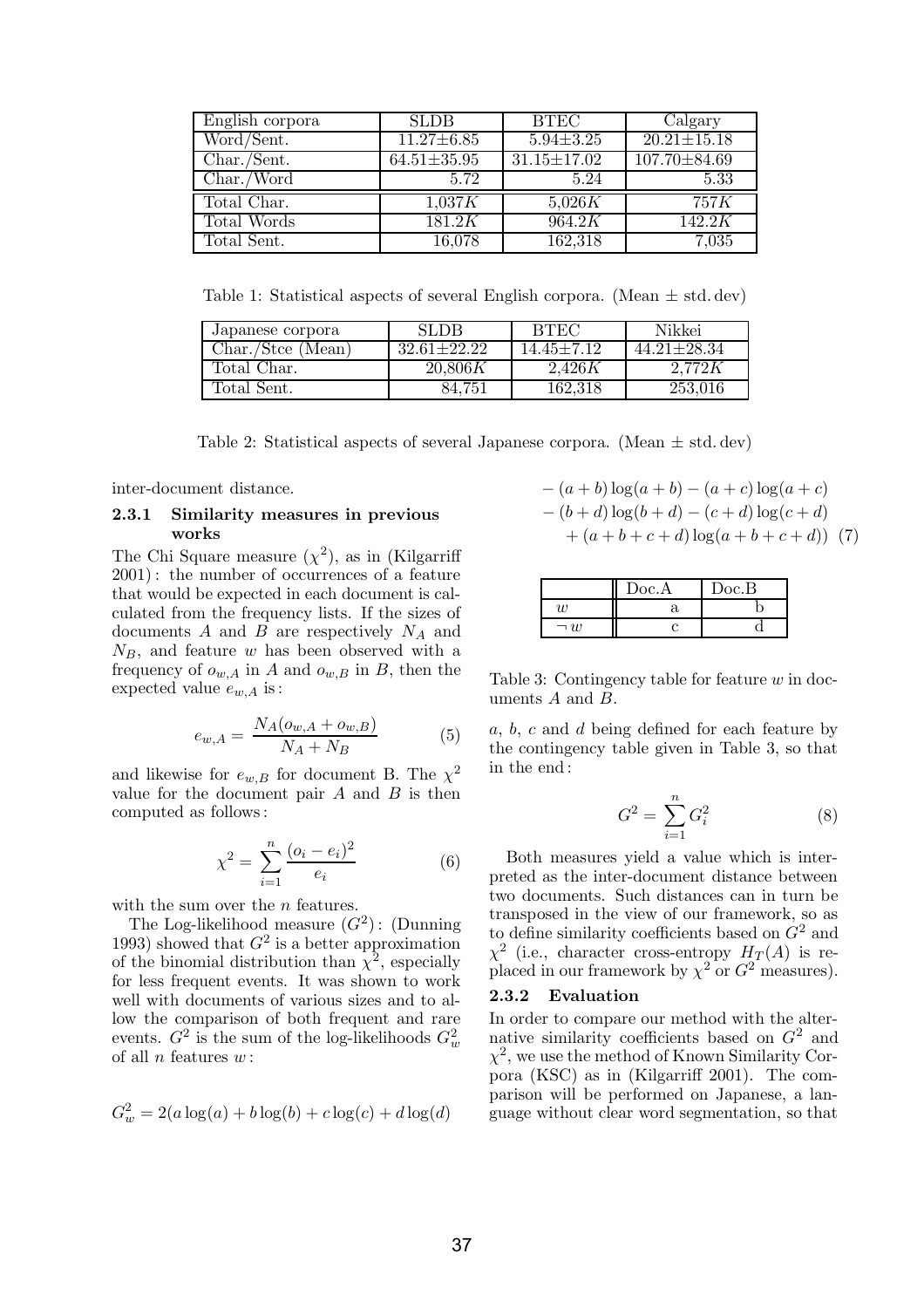text data will first have to be run through an analyser when using  $G^2$  and  $\chi^2$  distances. To allow a fair comparison, our method will be applied on raw unsegmented data. We construct three sets of KSCs with the previously described SLDB, BTEC and Nikkei corpora (See Section 2.2): slices of 10, 000 words (or their equivalent in unsegmented data) are taken from each corpus and randomly rearranged so that each KSC set includes different mixes of one pair of corpora. For instance, the KSC set of SLDB and BTEC includes a subset s10b0 containing ten slices of SLDB and zero slices of BTEC (100% SLDB, 0% BTEC), a subset s9b1 of nine slices of SLDB and one slice of BTEC (90% SLDB, 10% BTEC), and so on. Each subset is made of ten slices and is therefore the equivalent of 100, 000 words of data, on which we can produce a number of Gold Standard assertions, such as "s10b0 should be ranked with a lower coefficient than s9b1 because all its data comes from the corpus SLDB" (if we assume that corpora more similar to SLDB get low coefficients, and more similar to BTEC, high coefficients). Each KSC set is made of 11 subsets of 100 000 words of data. The equivalent of 500, 000 words of data is left out to be used as references for distance/entropy estimation in our framework. As in  $(Cavagli\mathbf{\hat{a}}\ 2002)$ , frequency lists include the 500 most frequent features in each document (preliminary experiments having shown that best results were achieved for 320 to 640 features).

Once KSC sets have been prepared they are scored on the three coefficients and ranked accordingly. The ranks are then compared to the Gold Standard rankings through the computation of Kappa coefficients, and Spearman rank order correlations. Results are shown in Table 4.

The KSC method has the following limitations to its validity : firstly, it does not compare different language varieties but rather mixes of the same varieties. Secondly, the size of slices may be too small to allow a fair comparison, as one corpus used in a KSC set might include highly heterogeneous parts. All three measures display very high correlations with the Gold Standard rankings. This only tends to confirm their validity as similarity indicators, at least when dealing with mixes of the same varieties of language. The best scores differ depending on the KSC sets, showing no superiority of one measure over the other two. However, our method could be applied to Japanese data with no prior preprocessing, such as word segmentation, which makes its range of application wider than any measure relying on counting linguistic features such as words or lexemes.

# 2.4 Representing corpus homogeneity

Corpora are collected sets of documents usually originating from various sources. Whether a corpus is homogeneous in content or not is scarcely known besides the knowledge of the nature of the sources. As homogeneity is multidimensional (see (Biber 1988) and (Biber 1995) for considerations on the dimensions in register variation for instance), one cannot trivially say that a corpus is homogeneous or heterogeneous: different sublanguages show variations that are lexical, semantic, syntactic, and structural (Kittredge and Lehrberger 1982).

In this study we wish to implicitly capture such variations by applying the previously described similarity framework to the representation of homogeneity. Coefficients of similarity may be computed for all smaller sets in a corpus, the distribution of which shall depict the homogeneity of the corpus relatively to the scale defined implicitly by the choice of the reference data.

Homogeneity as depicted here is relative to the choice of reference training data, which implicitly embrace lexical and syntactic variations in a sublanguage (which are by any means not unidimensional, as argued previously). We focus on a scale of similarity bounded by a sublanguage of spoken conversation on the one hand, and a sublanguage of written style media on the other.

## 3 A study of the homogeneity of a large bicorpus: the BTEC

The BTEC is a collection of sentences originating from 197 sets (one set originating from one phrasebook) of basic travel expressions. Here we examine the distribution of the similarity coefficients assigned to its subsets.

Whereas the corpus may be segmented in a variety of manners, we wish to proceed in two intuitive ways: firstly, by keeping the original subdivision, i.e., one phrasebook per subset; secondly, at the level of the sentence, i .e ., one sentence per subset.

Figure 1 shows the similarity coefficient distributions for Japanese and English at the sen-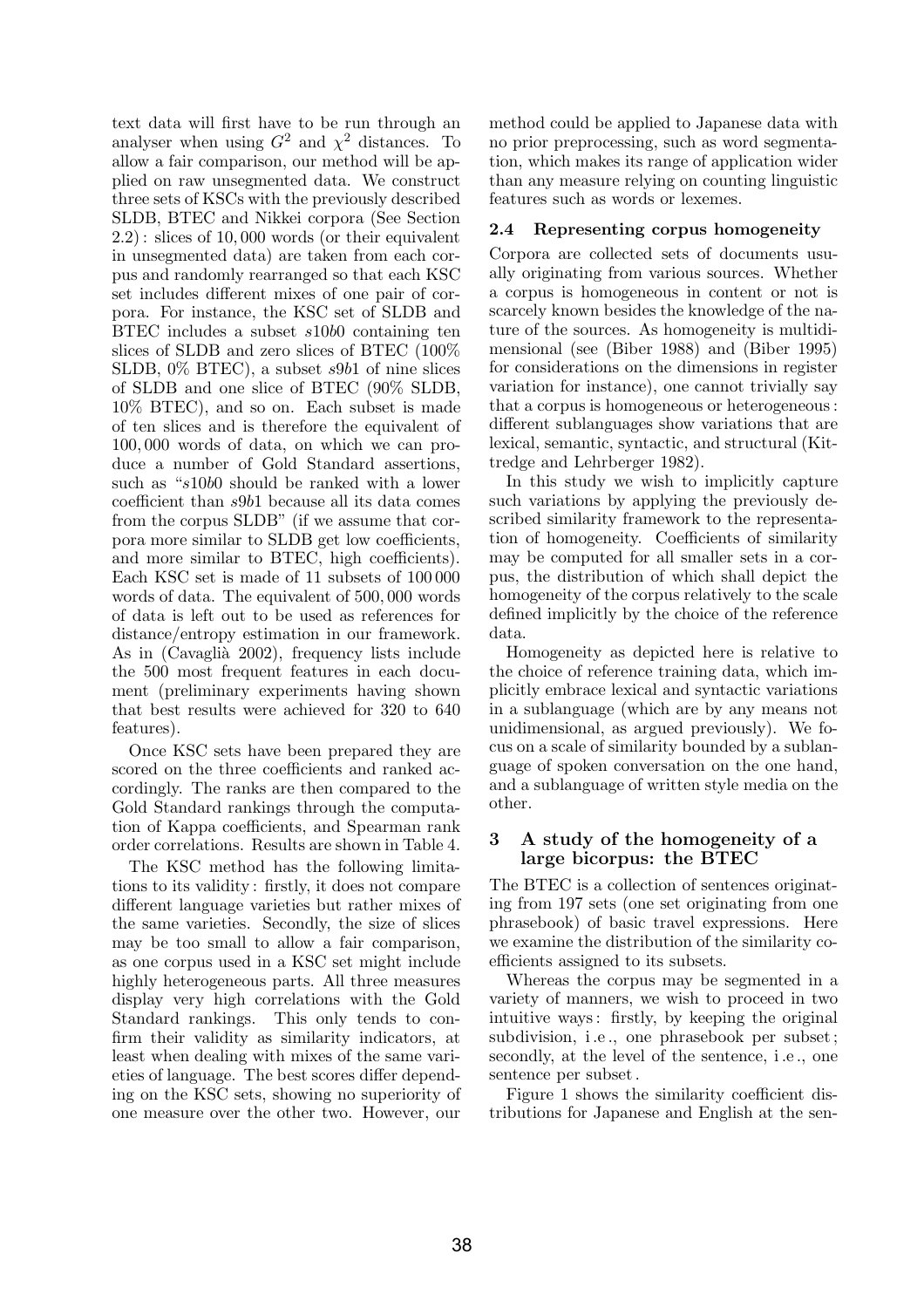| Kappa              | $I_{Entropy}$      | $\sqrt{2}$      | $\mathcal{L}_{G2}$ |
|--------------------|--------------------|-----------------|--------------------|
| <b>SLDB-BTEC</b>   | 0.5                | 0.7             | 0.8                |
| SLDB-Nikkei        | 0.9                | 0.7             | 0.7                |
| <b>BTEC-Nikkei</b> | 0.6                | 0.9             | 0.9                |
|                    |                    |                 |                    |
| Spearman           | Entropy            | $\mathcal{V}^2$ | $I_{G2}$           |
| <b>SLDB-BTEC</b>   | 0.918              | 0.973           | 0.990              |
| SLDB-Nikkei        | 1.000              | 0.936           | $\overline{0.9}90$ |
| <b>BTEC-Nikkei</b> | $\overline{0.9}82$ | 1.000           | 1.000              |
|                    |                    |                 |                    |

Table 4: Kappa coefficients (ten intervals) and Spearman correlation scores of rank orders produced by similarity coefficients based on entropy,  $\chi^2$  and  $G^2$  compared to the Gold Standard ranks.

tence and subset level, and Table 5 shows their means and standard deviations.

| Coefficient | Japanese                   | English           |
|-------------|----------------------------|-------------------|
|             | Phrasebook $0.330\pm0.020$ | $0.288 \pm 0.027$ |
| Line        | $0.315 \pm 0.118$          | $0.313 \pm 0.156$ |

Table 5: Means  $\pm$  standard deviations of the similarity coefficient distributions in Japanese and English.

The difference in means and standard deviation values is explained by the fact that all phrasebooks do not have the same size in lines<sup>6</sup>. The distribution of similarity coefficients at the line level, however similar to the distribution at the phrasebook level, suggests in its irregularities that it is indeed safer to use a larger unit to estimate cross-entropies. Moreover, we wish not to tamper with the integrity of the original subsets, that is to keep the integrity of phrasebook contents as much as possible.

Let us point out that on the phrasebook level, the similarity coefficient has a low correlation on both the average phrasebook length (0.178) and the average line length (0.278) (which does not make it a too "shallow" profiling method). On the other hand, correlation is high between the coefficients in Japanese and English (0.781), which is only to be expected intuitively.

## 4 Experiments

### 4.1 Method

This work wishes to reassess the assumption that, for a similar amount of training data,

an example-based NLP system performs better when its data tends to be homogeneous. Here we use the representation of homogeneity defined by the similarity coefficient scale to select data that tends to be homogeneous to an expected task. Experiments are performed both on randomly selected data, and on data selected according to their similarity coefficient. The closer the coefficient of the training data is to the coefficient of the expected task, the more appropriate.

We assume that the task is sufficiently represented by a set of data from the same domain as the large bicorpus used, the BTEC. Experiments are performed on a test set of 510 Japanese sentences which are randomly taken from the resource (and excluded from the training set). These sentences are first used for language model perplexity estimation, then as input sentences for the EBMT system. The task is found to have a coefficient of  $I_0 = 0.331$ . The average coefficient for a BTEC phrasebook being 0.330, the random selection of the test set making sure that the task is particularly in the domain of the overall resource. We examine the influence of training data size first on language model perplexity, then on the quality of translation from Japanese to English by an examplebased MT system.

### 4.1.1 Language model perplexity

Even if perplexity does not always have a high correlation with NLP system performance, it is still a valuable indicator of language model complexity as it gives an estimate of the average branching factor in a language model. The measure is popular in the NLP community because admittedly, when perplexity decreases, the performance of systems based on stochastic models

<sup>6</sup>The BTEC phrasebooks have an average size of 824 lines with a standard deviation in size of 594 lines.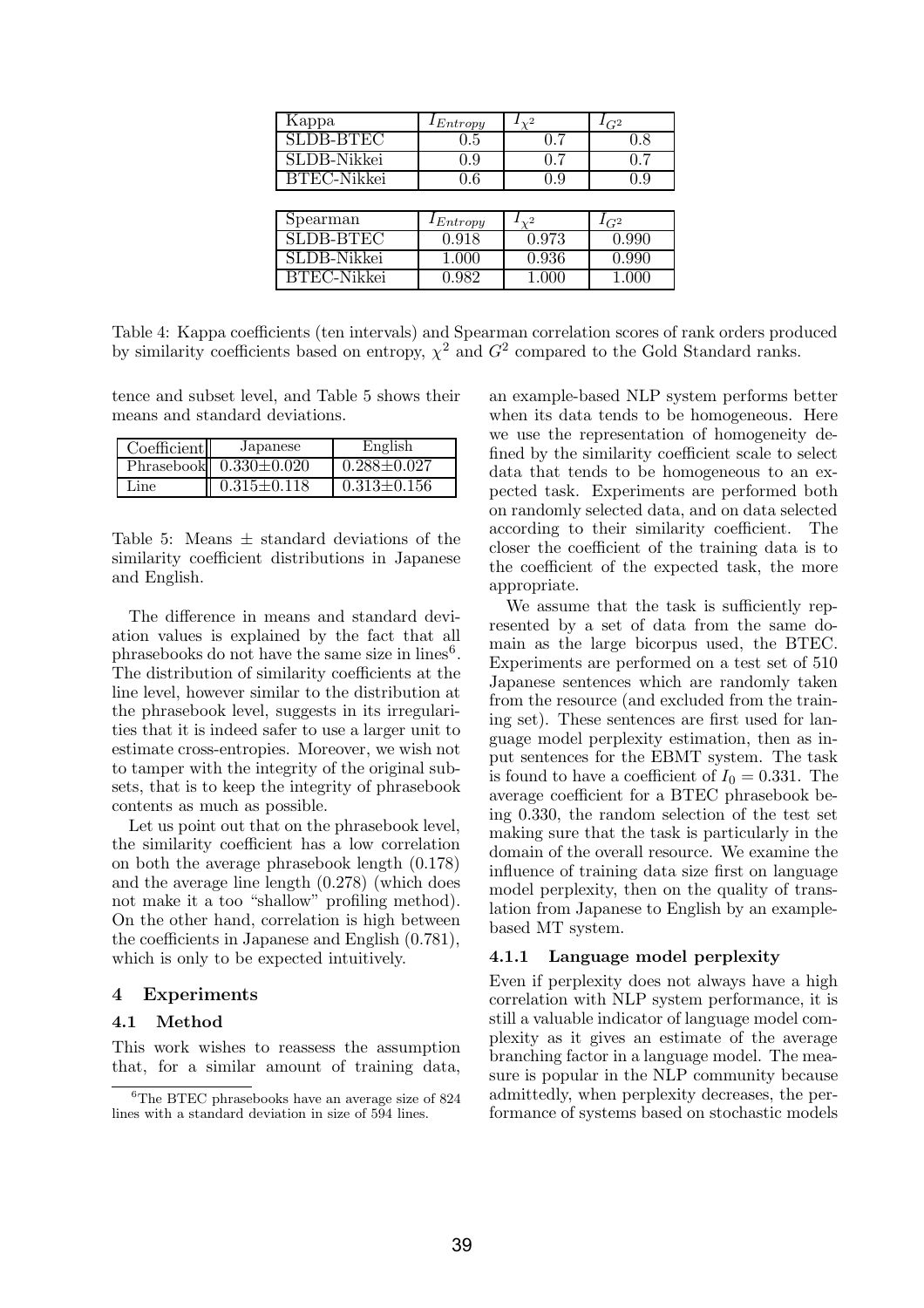

Figure 1: Distributions of similarity coefficients at the sentence level (thin line) and at the phrasebook level (thick line), respectively for Japanese and English.



Figure 2: BLEU, NIST and mWER scores for EBMT systems built on increasing amounts of randomly chosen and homogeneous BTEC data.

tends to increase.

We compute perplexities of character language models built on variable amounts of training data first randomly taken from the Japanese part of the BTEC, and then selected around the expected task coefficient  $I_0$  (thresholds are determined by the amount of training data to be kept). Cross-entropies are estimated on the 510 sentence test set, and all estimations are performed five times for the random data selections and averaged. Figure 3 shows the character perplexity values for increasing amounts of data from 0.5% to 100% of the BTEC and interpolated. As was to be expected, perplexity decreases as the amount of training data increases and tends to have an asymptotic behaviour when more data is being used as training.

While homogeneous data yield lower perplexity scores for small amounts of training data (up to 15% of the resource - roughly 1.5 Megabytes of data), beyond this value perplexity is slightly higher than for a model trained on randomly selected data. Except for the smaller amounts of data, there indeed seems to be no benefit in using homogeneous rather than random heterogeneous training data for model perplexity. On the contrary, excessively restricting the domain seems to yield higher model perplexities.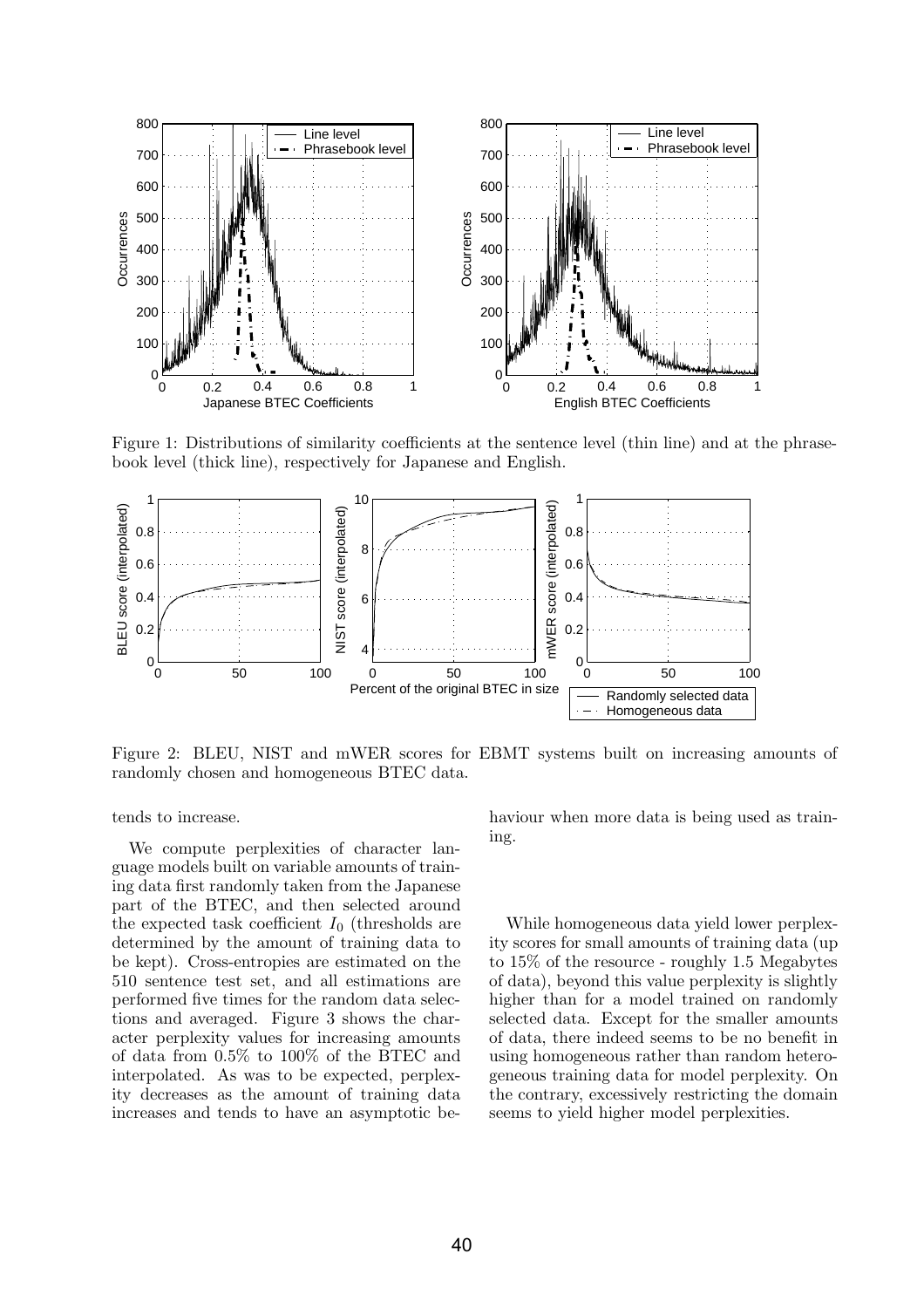

Figure 3: Perplexity of character language models built on increasing amounts of randomly chosen BTEC and homogeneous Japanese data.

## 4.1.2 Automatic evaluation of the translation quality

In this section we experiment on a Japanese to English grammar-based EBMT system, HPATR (described in (Imamura 2001)), which parses a bicorpus with grammars for both source and target language. Translation is done by automatically generating transfer patterns from bilingual trees constructed on the parsed data. Not being an MT system based on stochastic methods, it is conveniently used here as a task evaluation criterion complementary to language model perplexity.

Systems are likewise constructed on variable amounts of training data, and evaluated on the same previous task of 510 Japanese sentences, to be translated from Japanese to English.

Because it is not feasible here to have humans judge the quality of many sets of translated data, we rely on an array of well known automatic evaluation measures to estimate translation quality :

BLEU (Papineni et al. 2002) is the geometric mean of the N-gram precisions in the output with respect to a set of reference translations. It is bounded between 0 and 1, higher scores indicate better translations, and it tends to be highly correlated with the fluency of outputs;

NIST (Doddington 2002) is a variant of

BLEU based on the arithmetic mean of weighted N-gram precisions in the output with respect to a set of reference translations. It has a lower bound of 0, no upper bound, higher scores indicate better translations, and it tends to be highly correlated with the adequacy of outputs;

mWER (Och 2003) or Multiple Word Error Rate is the edit distance in words between the system output and the closest reference translation in a set. It is bounded between 0 and 1, and lower scores indicate better translations.

Figure 2 shows BLEU, NIST and mWER scores for increasing amounts of data from 0.5% to 100% of the BTEC and interpolated. As was expected, MT quality increases as training data increases and tends to have an asymptotic behaviour when more data is being used in training.

Here again except for the smaller amounts of data (up to 3% of the BTEC in BLEU, up to 18% in NIST and up to 2% in mWER), using the three evaluation methods, translation quality when using random heterogenous data is found to be equal or higher than when using homogeneous data. If we perform a mean comparison of the 510 paired score values assigned to sentences, for instance at 50% of training data, this difference is found to be statistically significant between BLEU, NIST, and mWER scores with confidence levels of 88.49%, 99.9%, and 73.24% respectively.

### 5 Discussion and future work

The contribution of this work is twofold :

We describe a method of representing similarity to reference sublanguages through a crossentropic measure, that can be used to profile the homogeneity of language resources. Comparing our approach to other existing similarity measures shows similar performance, while extending widely their range of application to electronic data written in languages with no clear word segmentation. A corpus may be represented by the distribution of the similarity coefficients of the smaller subsets it contains, and atypical therefore heterogeneous data may be characterized by the lower occurrences of their values.

We further observe that marginalizing such atypical data in order to restrict the domain on